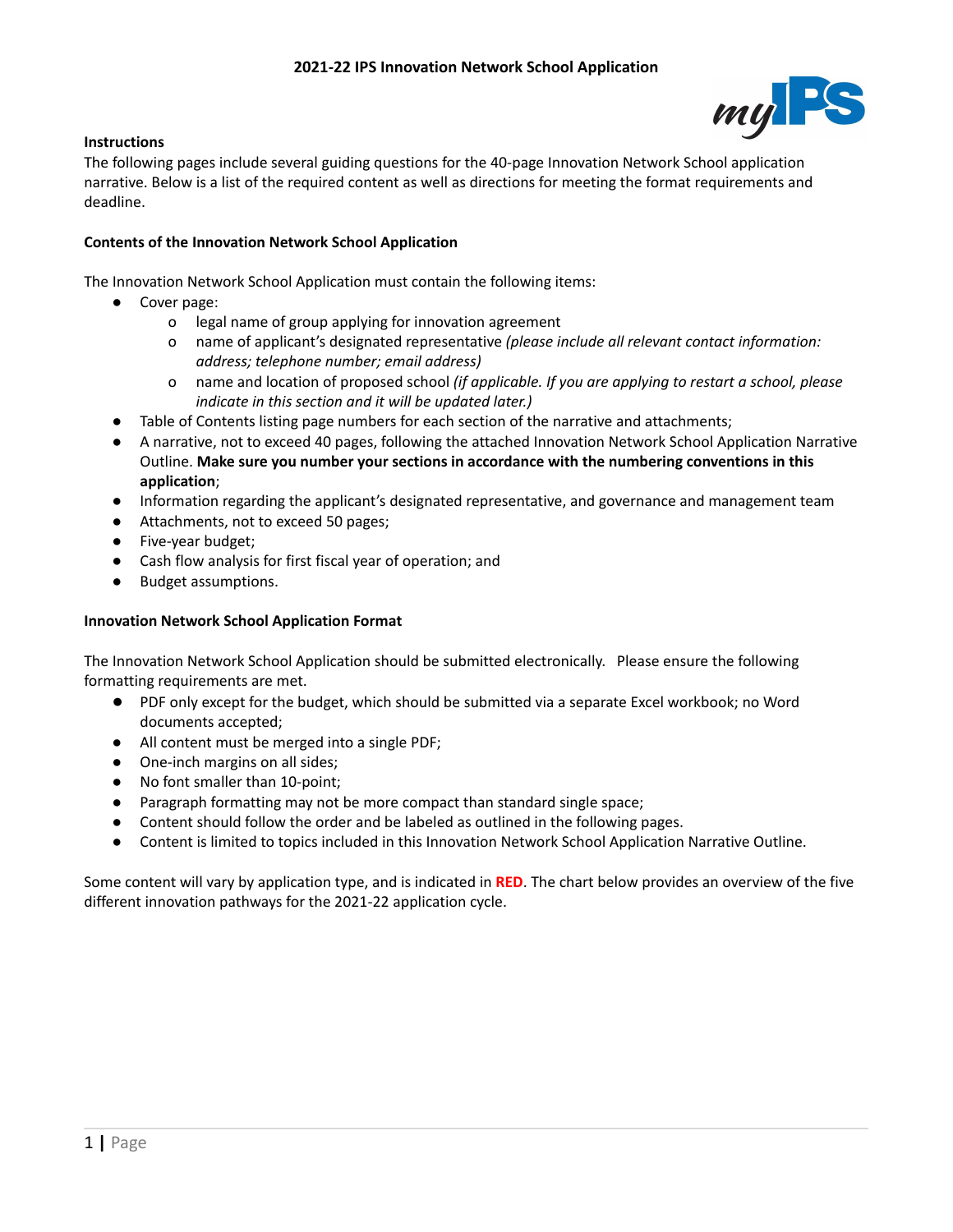



Additional information supporting the narrative may be included as attachments. Choice of attachments are up to the applicant, though they should be used to provide evidence, support a particular aspect of the Innovation Network School Application, or lend insight into the applicant and its governing board members or management personnel. Examples of attachments in the Innovation Network School Application include curriculum samples, academic standards, letters of support, financial statements, etc. All attachments should be numbered and clearly referred to by number in the Innovation Network School Application narrative as well as in the table of contents. Attachments that are not numbered or labeled as corresponding to an element of the outline will not be considered.

Attachments requested within the application do not count toward the 50-page attachment limit.

*\*Note: Elements of this application closely resemble the Indianapolis Mayor's Office of Education application.*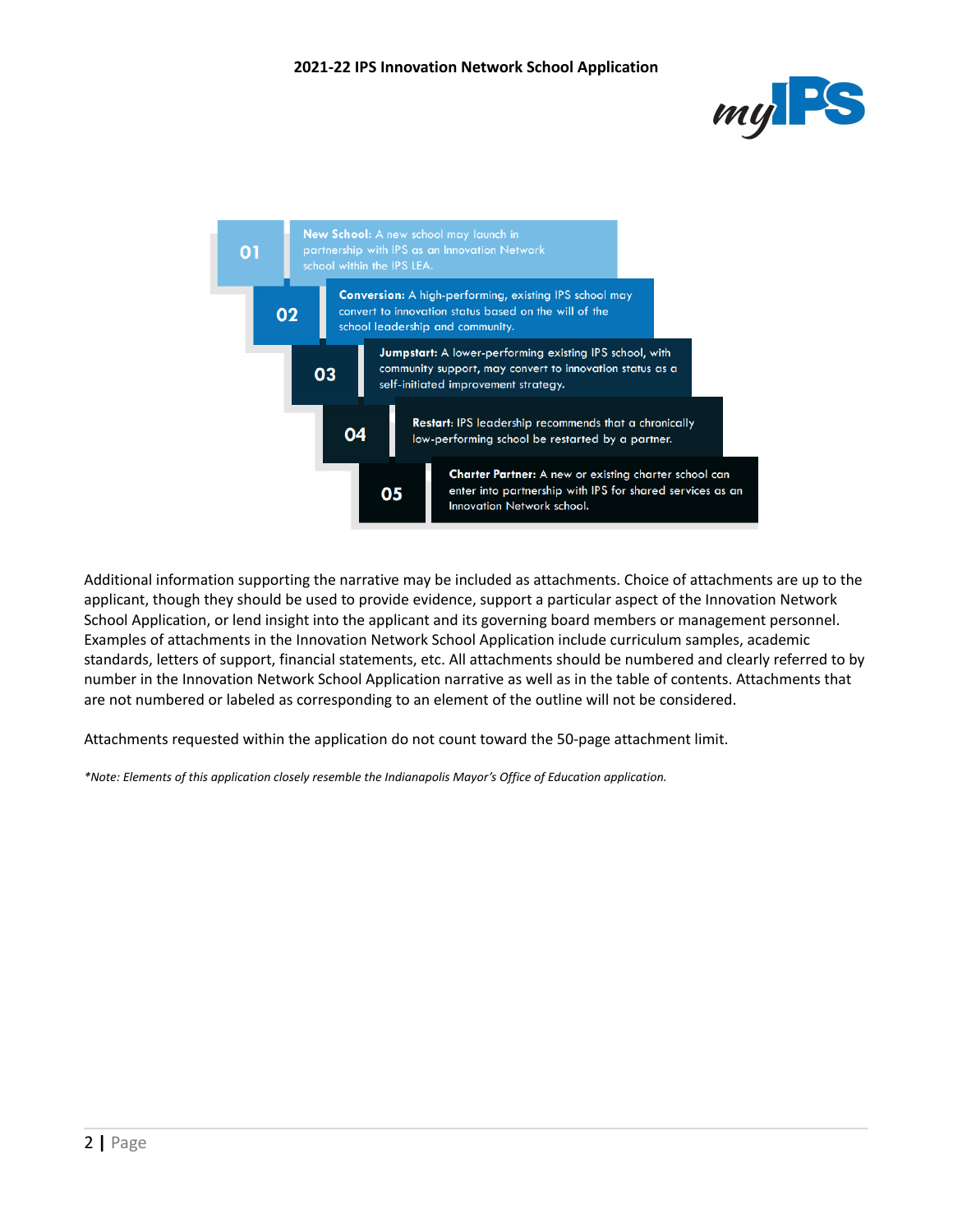## **I. Vision, Need, and Defining Success**



## **A. Vision and Mission Statements**

- Provide a vision and mission statement for your proposed Innovation Network School. Both statements should be clear, concise, and define the purpose and nature of the school. Your statements should (in a few sentences) indicate what the school intends to do, for whom, and to what degree.
	- o The Innovation Network School Application should reference the mission throughout to explain how the plans for the school support the mission.
	- o **[Conversion & Jumpstart Schools Only]**: Indicate if your Mission is being revamped as part of this process, or if you're continuing with an already-established Mission statement

## **B. Need**

- **Conversion & Jumpstarts Only:** Explain how converting to innovation will address needs seen at your building. A non-exhaustive list of examples is included below:
	- o A need for greater staffing flexibility
	- o A need for greater budgetary autonomy
	- o A need for a different curricular approach based on changes in student demographics
	- o A need for extended school day and calendar flexibility to accelerate student learning
		- Jumpstarts should also explicitly mention how any of these measures will support turning around school performance.
- **[New Schools and New Charter Partners]: I**dentify the IPS neighborhood you wish to serve. Explain the need for this particular school in the community it will serve and the need with regards to the target student population. Specifically, why is your school model the right fit for this community?
	- o Include information on your plans to ensure the school is an integrated part of the community the school serves. Be as detailed as possible regarding your timeline as well as specific efforts in which you plan to engage.
	- o Include demographic and performance information for the school(s) that your targeted student population would normally attend.
	- o Strong answers to this question should go beyond a simple analysis of school district statistics or a general discussion of school choice.
- **Existing Charter Partners:** Explain how becoming an innovation school addresses a need that you currently see at your school **and** addresses the needs of the broader community.
	- o Ex: Partnering with IPS for transportation will allow for more students to access our school and reduce the administrative burden of running transportation on our own.
- **[Restart Applicants] –** As this document reflects "Part I" of your application, you should leave a placeholder at this time. Indicate that you are willing to restart a school for IPS and will submit further detail once the IPS Board of Commissioners identifies any schools that may be restarted.
- **[All except Restart]:** Explanation of how the proposed school model will serve the specific needs of the community it has identified. The city of Indianapolis presents needs that are specific to a certain location and population. Effective programming of an Innovation Network School should serve as a vehicle to meet specific community needs.
- If you are not able to identify a specific school site or neighborhood at this time, clearly outline how your particular model will enhance the educational opportunities of Indianapolis's students. Further modifications and information will be requested later in this process.

## **C. Goals**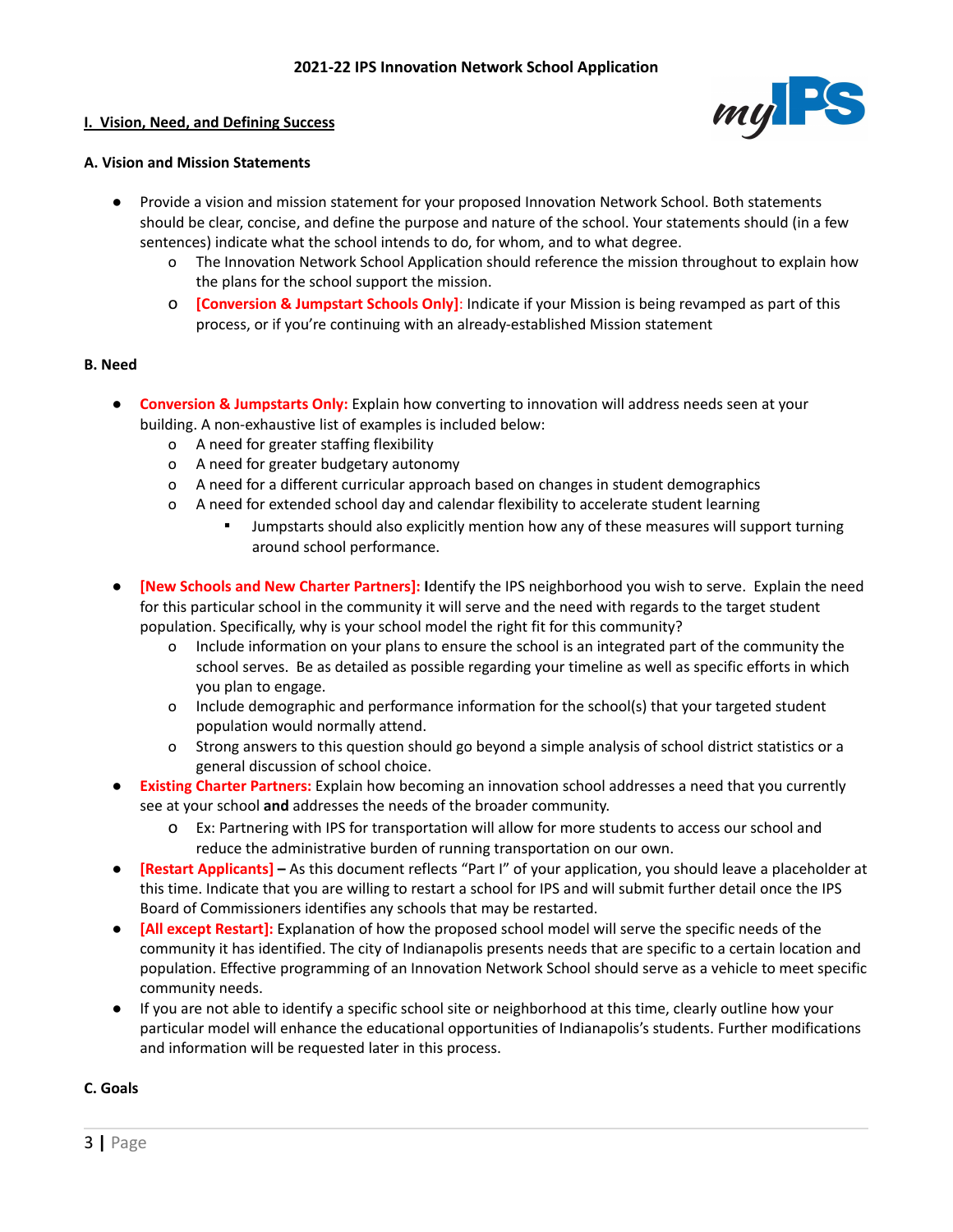

Academic goals for each innovation school partner will be identified in the chartering process or IP process, as applicable. For this this application, however, please complete the following:

- **Performance Goals** 
	- o Your goals should directly address the philosophical and functional imperatives aligned to the IPS [Strategic Plan 2025.](https://myips.org/strategic-plan-2025/) All goals should have targets that the school plans to attain throughout the term of the innovation agreement.
	- o Articulate school-specific goals:
		- One school-specific goal related to organizational effectiveness
		- One school-specific goal related to educational performance. Your goal should address expected student growth and/or student proficiency.
		- One school-specific goal related to community and family engagement.

**Jumpstarts and restarts** will ultimately be evaluated by whether their academic outcomes improved because of innovation. Both innovation paths should focus heavily on "before and after" innovation goals in all three areas of goal setting, where applicable.

**Conversion schools** should be able to tie some or all the school goals to the "need" section. This could include a focus on pre-post academic performance. Ex: If the conversion school cites longer school days as a reason for converting to innovation status,an organizational goal tied to this could be the percentage increase of instructional hours and the methods by which the school will measure this goal.

**Restarts** should provide draft goals and understand that the academic targets will be subject to change if restart sites are announced.

**Existing and new charter partners** can use school specific goals from their charter authorization process in

- this section, but goals should tie to aspects of the "need" section.
	- Ex: Existing charter partners seeking to partner with IPS to allow for IPS student enrollment priorities could measure the % increase of FRL students over time.
- o Explain how you will know when each goal has been achieved.
- o State the tool(s) you will use to evaluate achievement of, or progress toward, each goal (e.g., a school-selected assessment, a parent survey, etc.).

# **II. Educational Services Provided**

# **A. Educational Model**

- Describe the educational model of the proposed school. Include in this description a discussion of the instructional methods to be used.
	- o **Conversion and Jumpstart:** This section should have a clear demonstration of a "before and after" status. If the proposed educational model does not deviate from the existing model, explain how innovation conditions will allow for the model to flourish. If the model is a change from the existing model, explain why this model was chosen.
- Explain the research that demonstrates that this approach will work with your anticipated student population.
	- o **Restarts**: You may speak generally now and wish to update in Part II of your application.
	- o **Jumpstart and Restart** responses should show the research behind the proposed educational model's track record with accelerating student achievement
- Describe the school calendar (including the number of days the school will be in session), the daily hours of operation, and the way the school day will be organized for instruction, independent study, and extra- or co-curricular activities, if any. Please be as specific as possible, including minutes of instruction in math, ELA, and non-core content, ensuring offerings meet or exceed state regulations.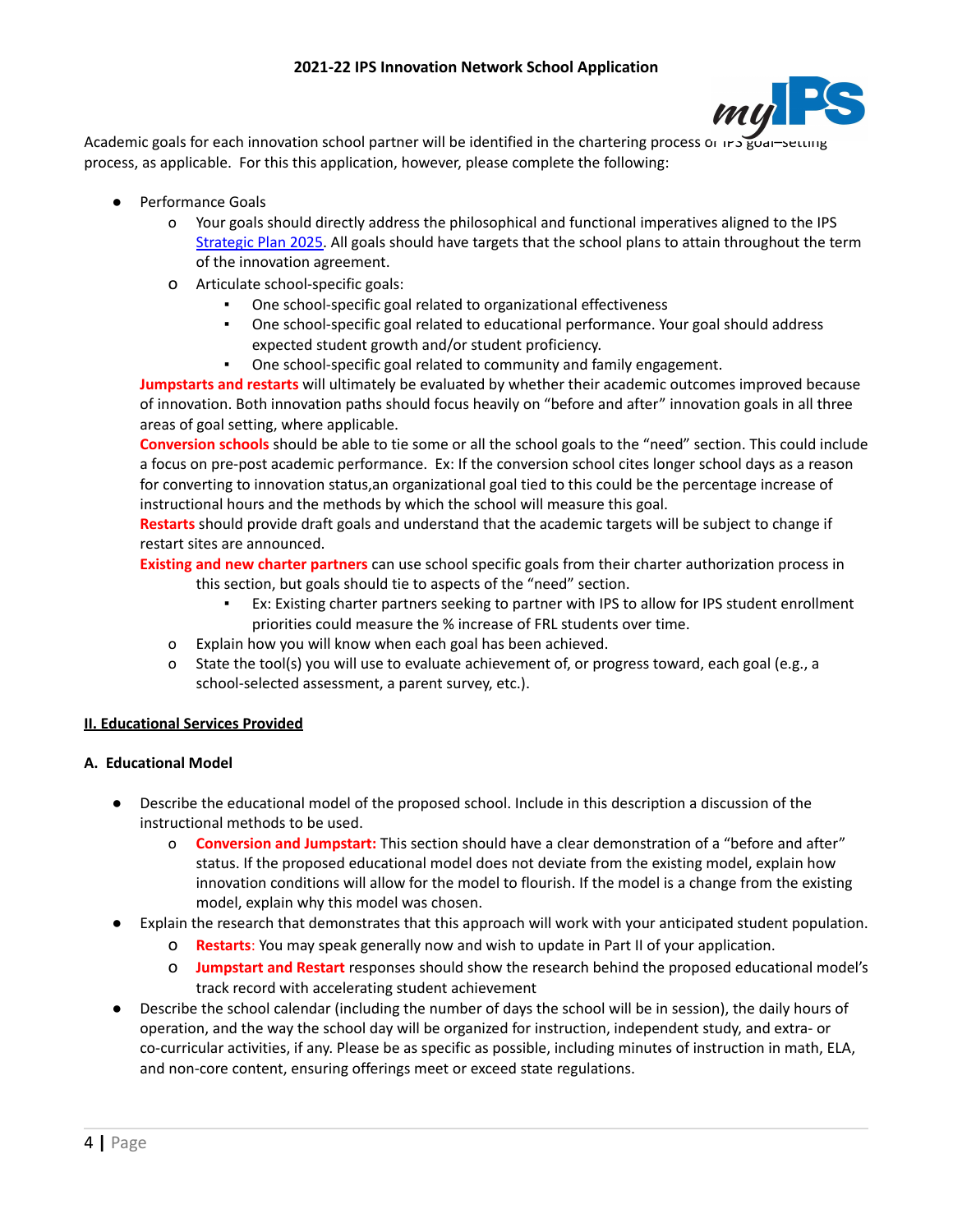- o It is the IPS' review team's responsibility to provide this information to internal teams to assess feasibility of scheduling.
- Provide two sample unit plans (from two different grade levels) that demonstrate how the school's educational model is implemented in the classroom.
- Describe the day in the life of a student at your school.

# **B. Curriculum Selection and Implementation**

- Provide a description of the curriculum that will be used by the school, including the objectives, content, and skills to be taught in the main subject areas at each grade level (or performance level, grade level, etc.) in your school. *(Please do not provide a copy of the Indiana State standards in place of the school's more specific curriculum.)*
	- o **Strong applications will show a preference for research based, rigorous curriculum over teacher-created curriculum.**
		- **The review team will review the proposed curriculum against highly rated curricula provided by EdReports (yellow & green)**
	- o Identify the specific textbooks, teaching pedagogies, curricular programs, and/or sequence that will comprise the schools' curriculum for all subjects and grade levels.
	- o **Conversion & Jumpstart applicants** please describe what major changes, if any, you anticipate making in your curriculum if granted Innovation status.
- Explain the processes and procedures you will put in place to ensure the curriculum is taught with fidelity
	- o **Strong answers will include**
		- A professional development schedule tied to curriculum internalization
			- Schedules and plans for feedback cycles with teachers
			- Roles and responsibilities for teacher feedback/walkthroughs
			- Information about professional learning communities or other collaborative spaces along subject lines where teachers can engage with each other on curricular topics
- Explain how your curriculum and instruction will address learning loss from the COVID-19 pandemic.

# **C. Assessment**

- Describe how student progress will be determined, measured, and reported. As a starting point, Innovation Network Schools in Indiana are subject to mandatory assessment and testing requirements applicable to all Indiana public schools.
	- o Please indicate whether, in addition to administering state-mandated standardized exams, the school will also use additional or multiple assessment tools to determine and report student progress. Identify other tools that will be used.
	- o Explain why particular measures have been chosen, how baseline achievement data will be collected, in which subject or development areas such data will be collected, and which assessment tools will be used.
- Describe how assessment information will be used to continuously improve instruction. Explain how staff and students will be informed of ongoing student performance and development.
	- o Describe how data will be disaggregated to ensure that performance of all student groups is monitored.
- Describe the school's structures and strategies to ensure all learners are meeting their goals.
- Describe the school's policies and standards for promoting students to the next grade.

# **D. Learning Environment**

● Describe the desired culture of the school.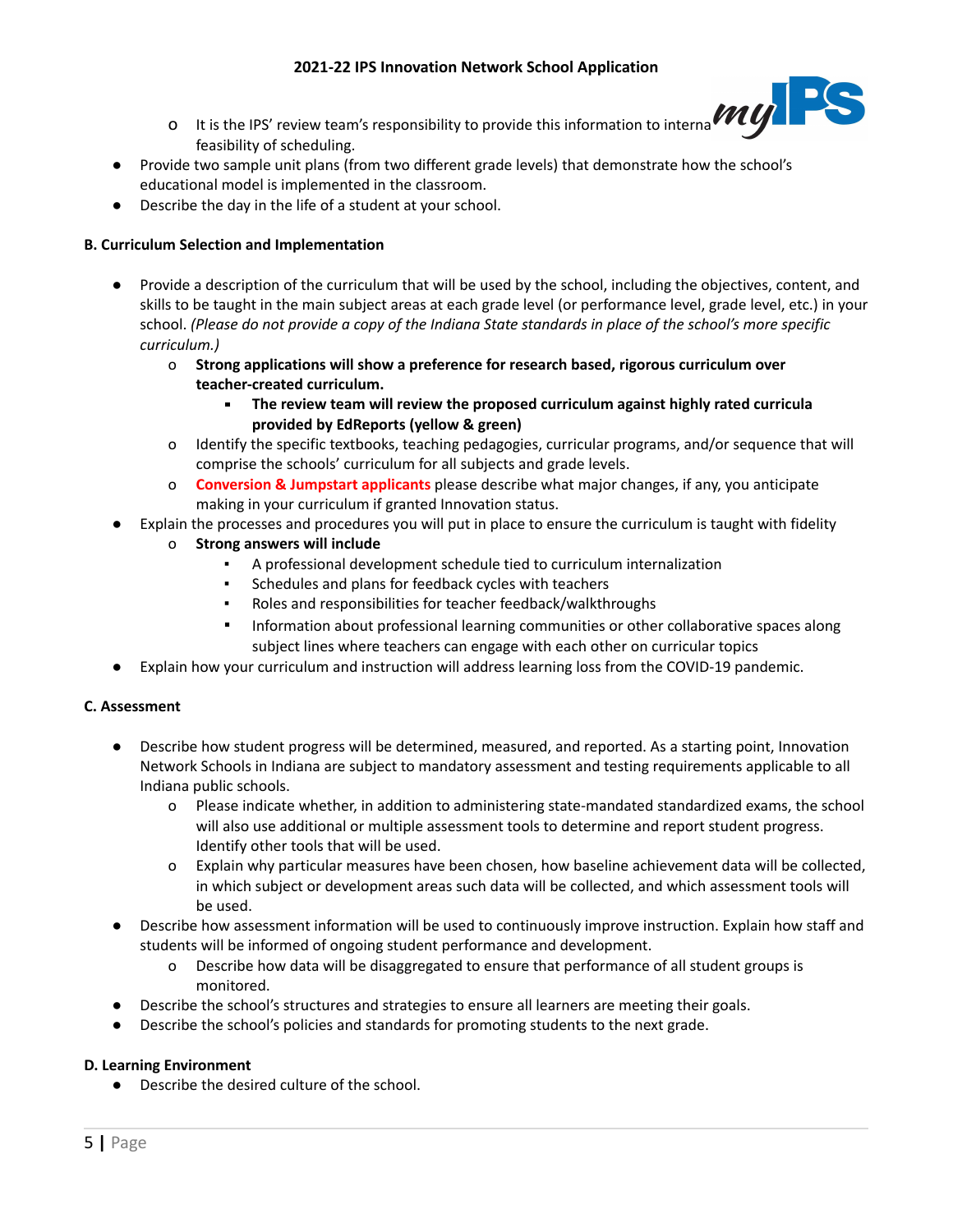

- **O Conversion and Jumpstart** applicants should describe how a transition to Innc<sup>yvey</sup> improve or change the culture, if applicable. This should be grounded in disciplinary and/or Panorama data.
- **●** Explain the strategies the school will use to develop a positive culture that supports students, staff, and families.
- Include, in an attachment, a detailed school discipline plan. Explain consequences for offenses and how they will be carried out. Please also explain how parents will be notified and kept in communication when disciplinary issues arise. *(Note that IPS will evaluate plans as they reflect the spirit and intent of our Student Code of Conduct to ensure equitable practices across our family of schools.)*
- Describe how the school will build and maintain family-school partnerships and facilitate parental engagement and involvement. Provide as an attachment your annual family engagement plan.
	- o **Conversion and Jumpstart** applications should include a review of their existing Panorama survey results in this area.
- **●** Describe how the school will monitor parental satisfaction, create processes to collect regular parent feedback, and use that feedback to inform family-school partnerships.

# **E. Special Student Populations**

● Describe the school's approach to educating children who identify in the following areas:

# Children with Special Needs

- Describe with specificity how the school will identify children with special needs, develop plans for their education, and monitor their progress.
	- o Explain why you have selected your procedures, the expectations of staff and families, as well as your methods of providing follow up and feedback data to all necessary stakeholders.
	- o Explain who you anticipate will carry out these responsibilities— the school's staff, IPS district staff, or outside providers.
		- If the school anticipates joining an existing cooperative (or partnering with some other entity) to provide special education services, describe what action, if any, you have taken toward that end.
		- If outside vendors will be used, outline expectations and evaluation procedures for these vendors.
	- o Explain how the school will monitor to ensure high quality instruction for all students with IEPs.
- Pursuant to federal (34 CFR Part 300) and state (511 IAC Article 7) special education regulations, describe the continuum of special education services (including related services) the school will make available to eligible students.
- Describe how topics related to exceptional learning needs will be embedded in professional development plans for all staff.
- Be sure to include staff structures, student to teacher ratios, and procedures for general and special education staff collaboration, roles, and responsibilities.

# Limited English Proficiency

- Describe how the school's educational program will serve students with limited English proficiency. Include staffing and how the curriculum will be modified for English language learners.
- **Strong answers will also include:**
	- o Ways in the which the school will communicate with families whose primary language is not English
	- o Ways in which the school will identify English Language Learners
	- o Data and assessments the school will use to monitor the progress of English Language Learners

**Restart operators** should include a projected ELL student population in Part II of their application and all other elements of their application should reflect this fact.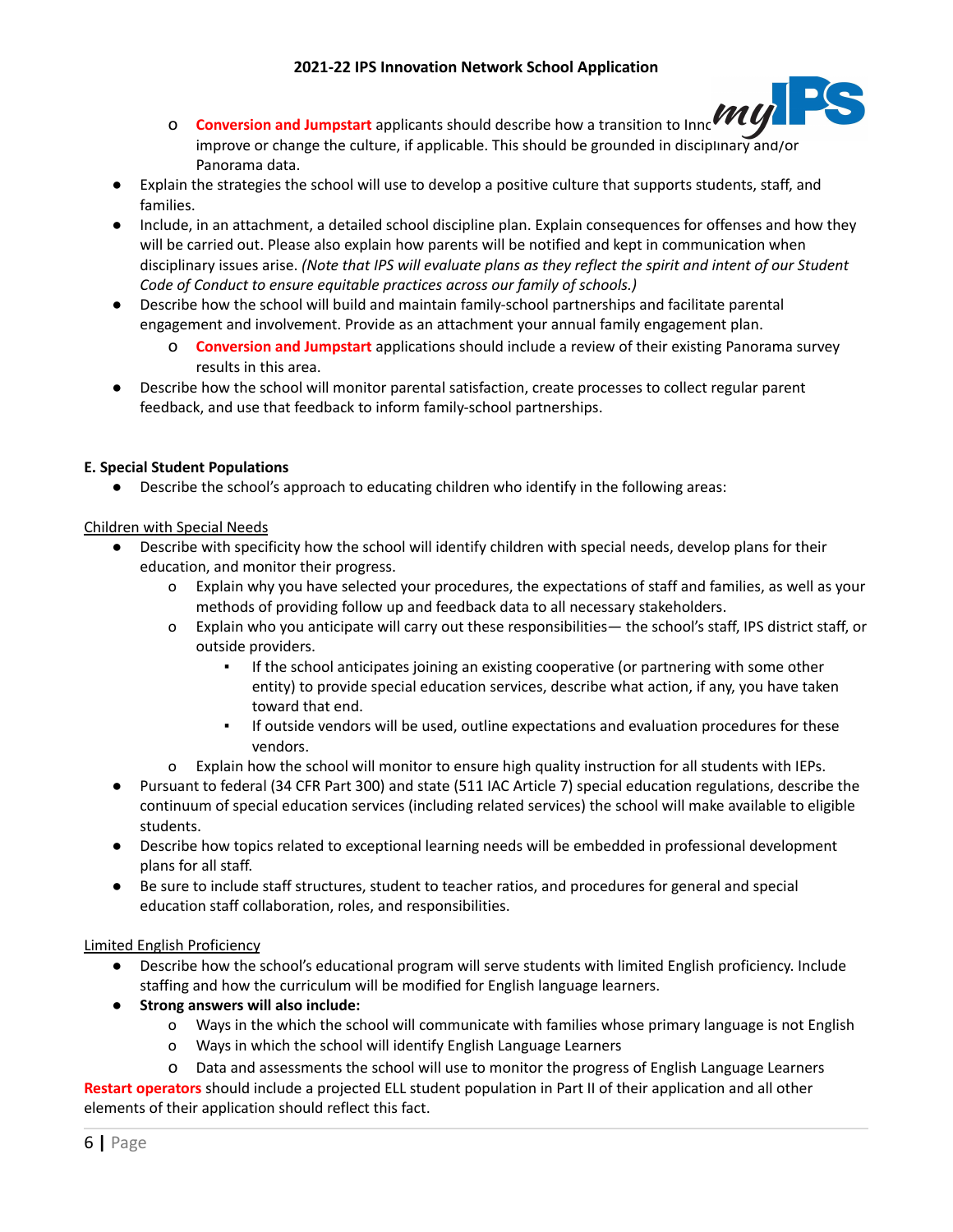

# Students Performing Below Grade Level

● Describe how the school's educational program will serve students that enter the school below grade level. What specific supports will be available for these students?

# Students Performing Above Grade Level

Describe how the school's educational program will serve students that are academically advanced. How will the school continue to grow advanced students, while at the same time, working with students that are below grade level?

# **III. Organizational Viability and Effectiveness**

## **A. School Leadership**

- Explain the building leadership structure of your school**. Strong answers should explicitly identify roles and responsibilities of key leadership personnel:**
	- **o** Instructional Leadership
	- **o** Operations
	- **o** Finance
	- **o** Board Management
- Include an organization chart in attachments/Appendix
- **●** Provide resumes and documentation of all school leaders in attachments/Appendix

## o **Strong applications will have their principals chosen at the time of the application**

- o If the school leader is not yet selected, describe in detail the criteria and selection process for securing a high-quality leader.
- o IPS will request background checks of school leaders and essential personnel at the time of the application.
- **● Restart operators** should show a track record of success in turning around low performing schools or in leading schools serving students living in poverty.
- **● New schools or single site restart, jumpstart, or conversion schools:** Single site schools including roles such as Executive Director and CEO should explain their rationale for this leadership structure. This should include an overview of the responsibilities of the principal vs the responsibilities of the Executive Director/CEO.

## **B. Governing Board**

- Include copies of the following organizational documents
	- o Articles of incorporation;
	- o By-laws; and
	- o Evidence that the applicant has been determined by the Internal Revenue Service to be operating under not-for-profit status or evidence that the applicant has applied for said status.
- Describe the process by which the governing board will develop policies and make decisions.
- Briefly detail your development plans for board members.
- Provide a summary of the roles and responsibilities of the board in relation to the school's leader(s). Discuss the role distinctions as they relate to curriculum, personnel decisions, budget allocation, and vendor selection. Explain the process for selecting staff.
- Attach leadership information (resumes and memoranda) for members of the Board of Directors. Your board must be finalized before an Innovation Agreement is drafted and presented to the IPS Board of Commissioners.
- Explain how the board will hold the school leadership team accountable to results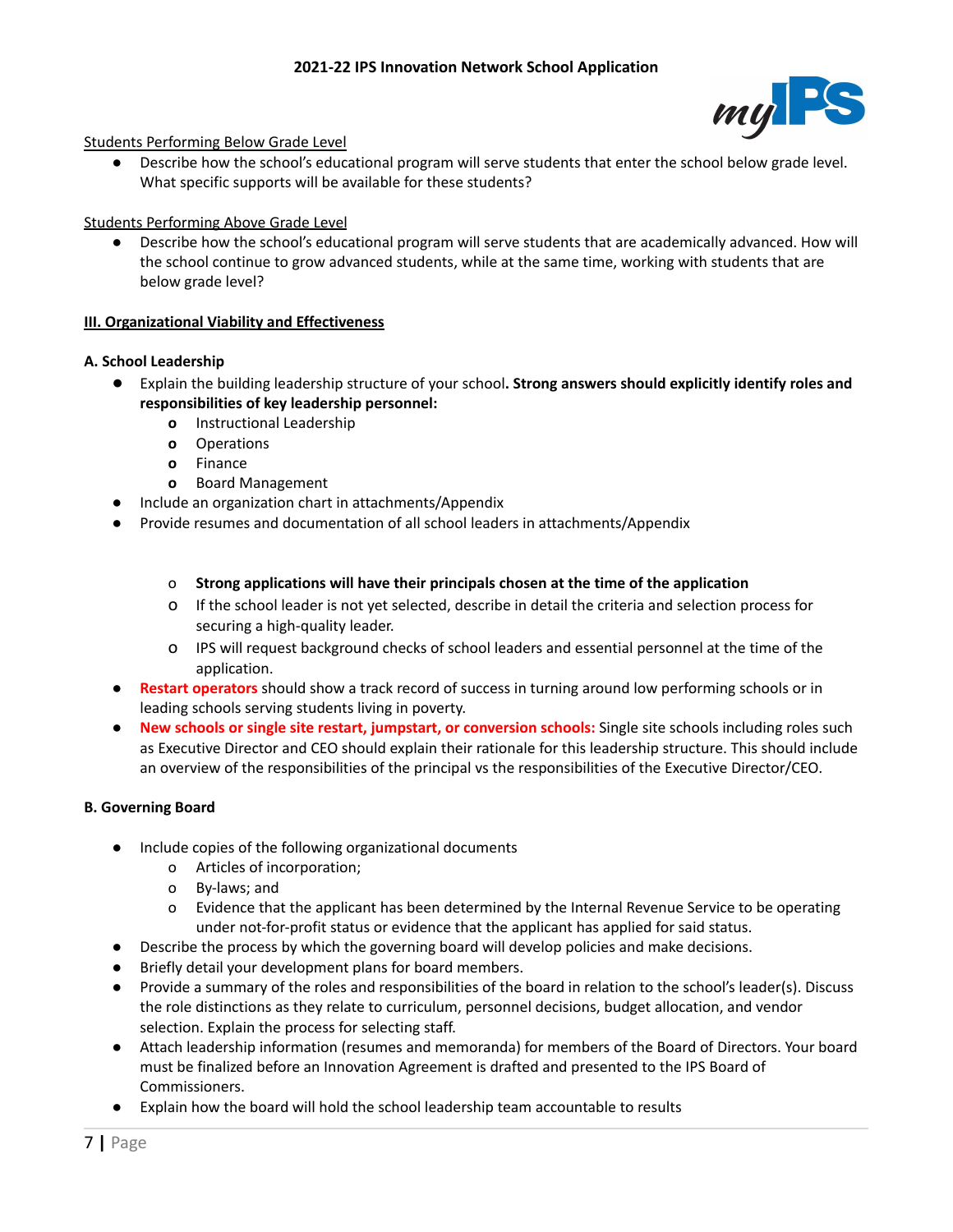- **•** Provide an overview of the Board's understanding of Indiana Open Door Law and the  $p$ **VIII** put in place to ensure it maintains compliance with IODL.
- **Applicants will be required to submit board background checks at either the application or pre-opening stage**

If any other individuals have been integral to the development of the school, clarify their future role with the school

# **C. Enrollment**

- **New schools and charter partners:** Indicate the anticipated number of students that will be enrolled each year in each grade level. Explain in detail your rationale for selecting this school size and provide specific evidence that the demand for your school is sufficient to sustain projected enrollment figures.
	- o An artifact to support demand for a school could be a list of signatures of families that have agreed to attend your school if granted an innovation contract.
	- o **New schools and new charters:** If your school neighborhood has been identified, a survey of families living in your proposed neighborhood is required. Include copies of surveys, response rates, and outcomes of the surveys. If your school neighborhood has yet to be identified, please provide a detailed plan and prototype of the above. Survey data shared in the application should include:
		- Amount of individuals surveyed
		- Whether individual identifies as a parent/guardian of school aged children in Indianapolis
	- o **For existing charter partners:** Explain exactly what the school's enrollment process will be. Strong answers will show an understanding of the Unified Enrollment System operated by Enroll Indy.
	- o Strong responses should show an understanding of the Indianapolis landscape. Projections for grade configurations should align with recent historical trends.
	- o Ex: Slow growth elementary school applicants will be vetted against recent trends for slow growth elementary schools in Indianapolis.
- **For Jumpstart, Conversion, and Existing Charter Partners:** Provide a breakdown of the student population you currently serve by race, gender, special needs, and FRL/CEP. If you have goals around changing any of these measures, either through Innovation Status or as a separate consideration, please detail in your application.
- **Conversion and Jumpstart Applicants:** Briefly explain how, if at all, becoming an Innovation Network School will change your enrollment, demand, or student demographics.
- Explain how the school and its program will be publicized and communicated throughout the community, even if you don't yet know your school's location.

# **D. Human Resources**

- Describe the qualifications and characteristics of an ideal teacher for this Innovation Network School.
- Describe a day in the life of a teacher at your school.
- Describe the recruitment and selection structures the school will employ to ensure that staff hired at the school hold these qualifications and characteristics. Include selection tools (interview materials, rubrics, process maps) in the Appendix.
- Describe if your staff will be "at-will" or will have contracts, and how that will be communicated at the time of hire.
- Describe the strategies that will be employed to retain effective staff members.
- Describe how the school will ensure to employ a staff that reflects, at minimum, the current diversity of Indianapolis Public Schools.
- **For Conversion, Jumpstart and Existing Charter Operators:** Provide the demographics of your current staff (by race and gender) and retention statistics for the past five years.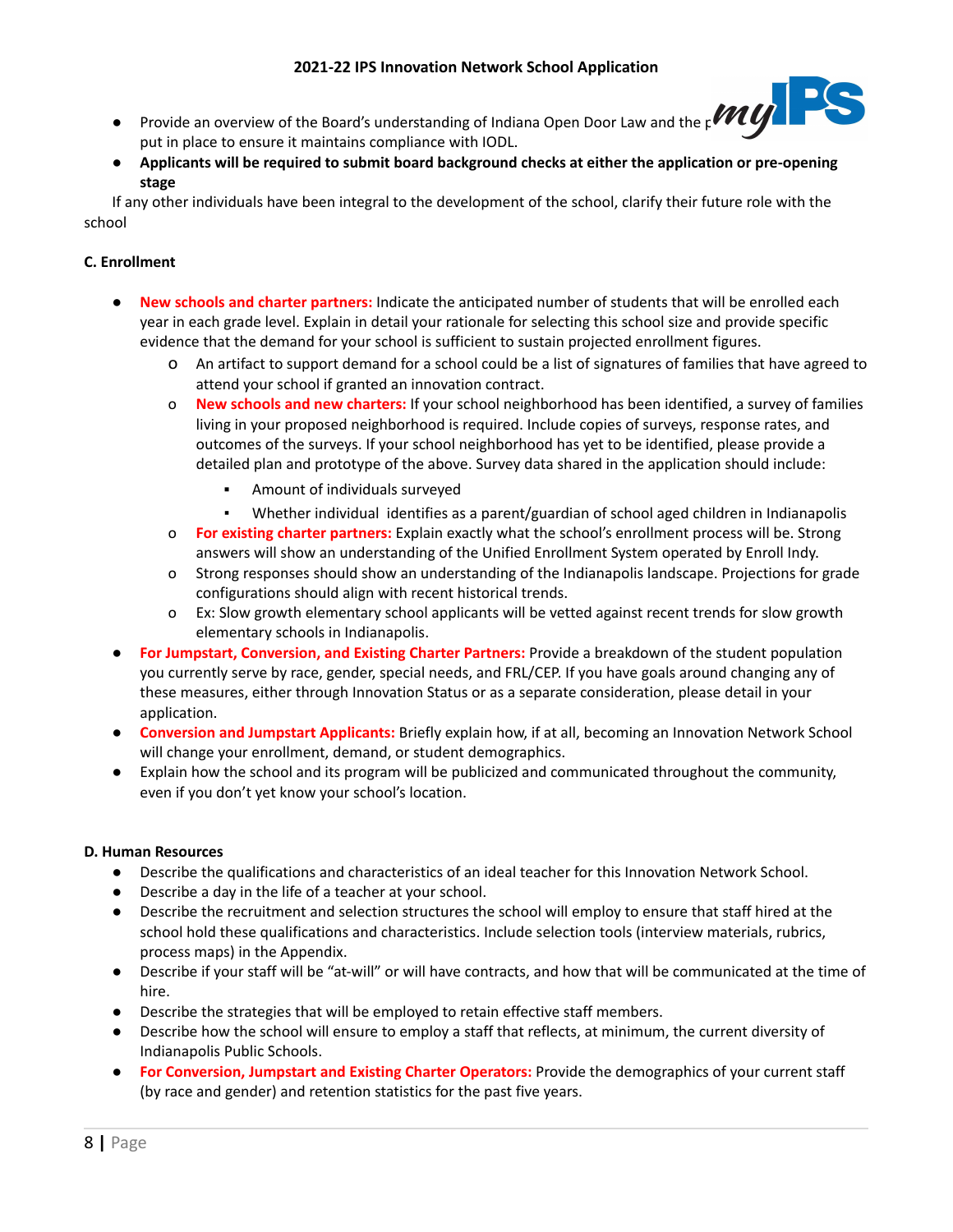- **Conversion and Jumpstart** schools should include a reflection and review of staff satisf**action** Panorama.
- Describe the professional development program that will be implemented and how it will support the school's mission and educational model.
	- o Please include how teachers' cultural competency will be developed and strengthened over time.
- Describe the staff evaluation system and how it will support the school's mission and educational model.
- Indicate the expected number of teachers and other school staff to be employed, providing rationale for how the structure and number support the school's mission and educational model.
- In the attachments, please provide the current results-focused resume of the school leadership and any identified staff members you intend to hire.

# **E. Community Partnerships**

- Provide a list of organizations that will partner with your school and the nature of those partnerships.
	- **o** If your school neighborhood has not yet been identified, provide a detailed community engagement plan. More information will be requested at a later date.
	- o **Restart applicants will be asked to write a full update of this section in Part II of their application.**
- Attachments should include letters of support from partner organizations, specifically detailing the nature of the partnerships. (If these have not yet been identified, they will be requested at a later date).
- Describe the steps you have already taken to develop partnerships, including the people and organizations with whom you have already met, and your plans to further develop additional community partnerships. If your school neighborhood has not yet been identified, please provide a narrative of past direct success in this area and a detailed plan for how you will develop partnerships in the new area. More information will be requested at a later date.
- **Conversion and Jumpstart Applicants:** Describe your efforts to engage your school staff and your families in this process to date. What data do you have to demonstrate you have substantive support? What actions have you taken, and what further work do you need to do to ensure adequate staff and family buy in?
- Explanation of how this school is innovative in its utilization of community partnerships. In addition to providing moral and/or financial support, community partnerships can offer innovative methods for providing critical supports to students. These partnerships should go hand in hand with the need of the school's targeted population.
- **Strong applications will include an "anchor institution"**, or a community partner near the proposed location of the school that has publicly committed to partnering with the school in tangible ways. This can include collaboration with programming, or members from the anchor institution volunteering on the school's board.
	- o Ex: Arlington Woods 99 and Eastern Star Church, Thomas Gregg School 15 and the John Boner Center.
		- **Restart applicants** would not be expected to identify an anchor institution in the application, but should prioritize these conversations during community engagement

## **F. Budget and Financial Matters**

- **●** Provide the school's estimated costs and revenues over the next 5 years, including assumptions behind revenue and expenditure projections.
- **Restart applicants** may submit this in Part II of their application once they more fully understand the school's enrollment
	- o You can submit your 5-year budget in any format you prefer. The budget should be submitted in excel format.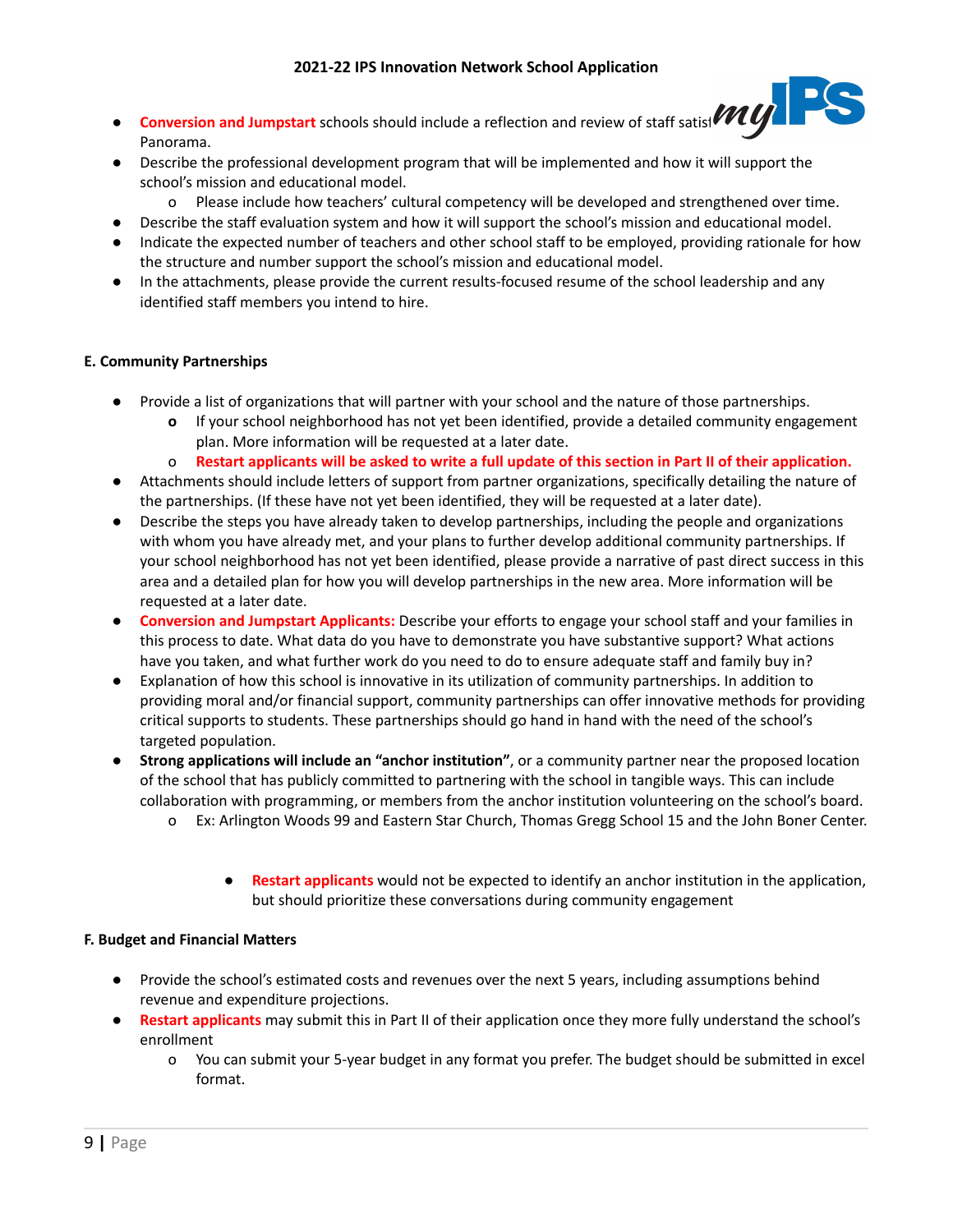# **2021-22 IPS Innovation Network School Application**



- o Budget assumptions should be highly detailed, explaining the rationale for eac $V\cdot U$ budget. (For example, details regarding staffing model, average staff salary, costs for materials and supplies, rent and/or construction costs, technology, etc. should be explained thoroughly.) Provide assumptions for both revenue and expenditures. Provide detail for each line anticipated expense or revenue, explaining the basis for your assumption.
- o Include details regarding your technology budget.
- In addition, provide a cash flow analysis for the first fiscal year of operation. (Note that all budget analyses should assume a July 1-June 30 fiscal year.) Remember that it is prudent to be conservative in your assumptions for the per pupil funding you expect to receive. The first year cash flow should be submitted in excel format.
	- o In the budget, you should only include those grants or in-kind donations which have already been firmly committed.
	- o A letter of commitment from funders must be included in the attachments for any fundraising revenue.
	- o If you are planning to pursue certain grants or donations but have not yet received a commitment for these contributions, do not include them in your budget – instead, provide a description of these potential contributions in your narrative (including the source, estimated amount of contribution, and expected date of receipt if known).

# **G. School Site**

# **This section is NOT applicable to Innovation Restart Applications.**

- If you have already identified an Innovation Network School site, indicate the location (including street address).
- Describe the facility, including the current status of the building and the anticipated facilities updates needed.
- If possible, provide a layout and description of the proposed Innovation Network School facility.

## **H. Transportation**

- Provide a detailed description of the transportation arrangements you expect to have for your school.
	- o While it is understood that you may be unable to provide an exact transportation plan without knowledge of your actual student population, please be as specific as possible.
	- o Be sure to include information on who will provide services, how it will meet the needs of all your learners – including those with IEPs or other special needs, and how much it will cost.